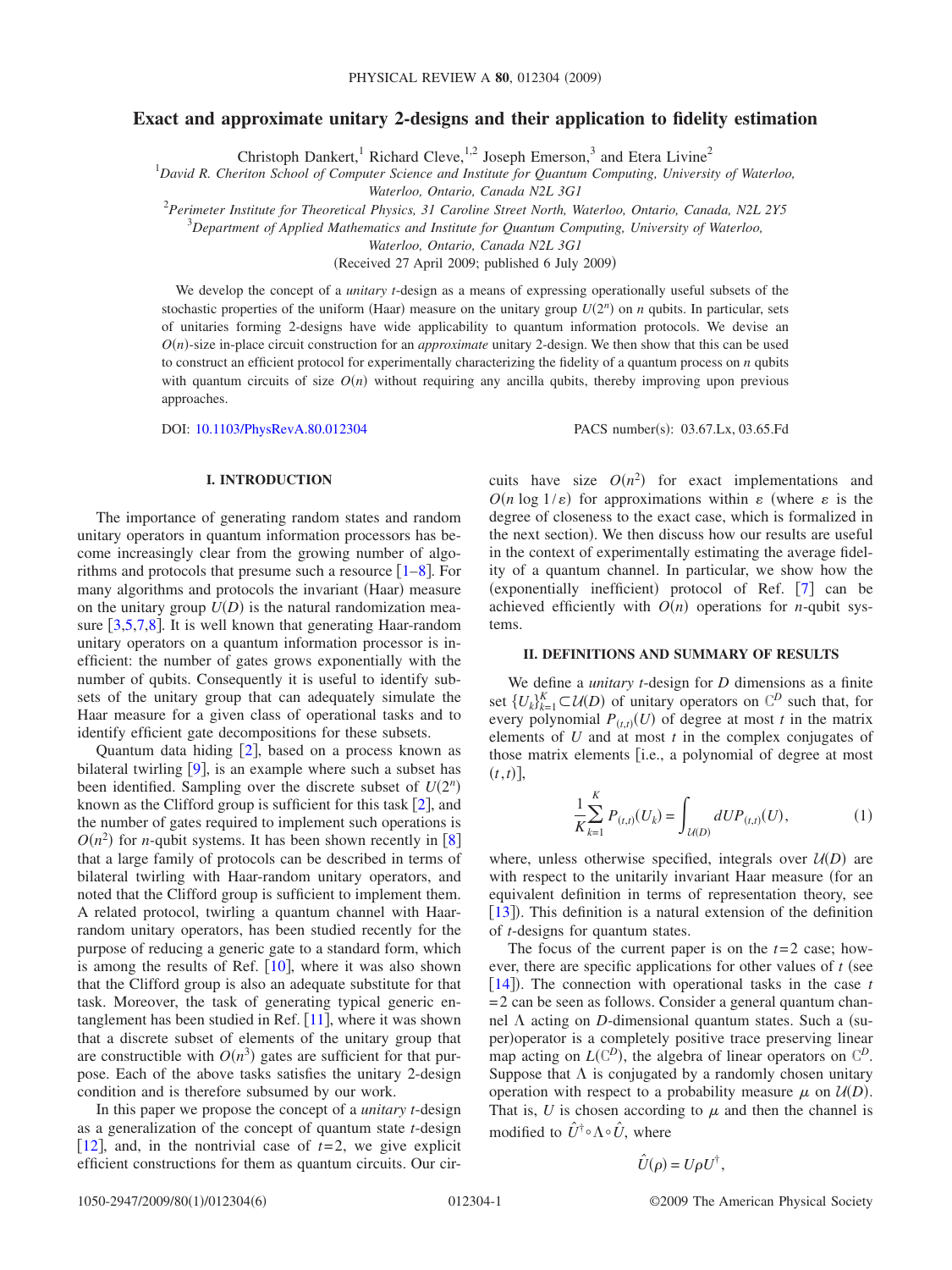$$
\hat{U}^{\dagger}(\rho) = U^{\dagger} \rho U. \tag{2}
$$

Denoting the resulting superoperator by  $\mathbb{E}_{\mu}(\Lambda)$ , we have

$$
\mathbb{E}_{\mu}(\Lambda) : X \mapsto \int_{\mathcal{U}(D)} d\mu(U) U^{\dagger} \Lambda(UXU^{\dagger}) U, \tag{3}
$$

for all  $X \in L(\mathbb{C}^D)$  (including the operationally significant case where the input to the channel  $X$  is a density operator). The process that transforms any superoperator  $\Lambda$  to the superoperator  $\mathbb{E}_{\mu}(\Lambda)$  is called a  $\mu$ -*twirl*. A particular case of interest is if the measure  $\mu$  is taken as the unitarily invariant Haar measure. A unitary 2-design has the property that sampling uniformly from  $\{U_1, \ldots, U_K\}$  is operationally equivalent to sampling from the Haar measure. In other words, if  $\mu$  is set to the uniform probability measure on  $\{U_1, \ldots, U_K\}$  then, for any quantum channel  $\Lambda$ ,

$$
E_{\mu}(\Lambda) = E_{\text{Haar}}(\Lambda). \tag{4}
$$

<span id="page-1-1"></span>This can be seen by considering the linear mappings  $\Lambda$  on  $L(\mathbb{C}^D)$  of the form

$$
\Lambda(X) = AXB,\tag{5}
$$

<span id="page-1-0"></span>where  $A, B \in L(\mathbb{C}^D)$ . Then the condition in Eq. ([1](#page-0-0)) is equivalent to the condition

$$
\frac{1}{K} \sum_{k=1}^{K} U_{k}^{\dagger} A U_{k} X U_{k}^{\dagger} B U_{k} = \int_{\mathcal{U}(D)} dU U^{\dagger} A U X U^{\dagger} B U, \qquad (6)
$$

for all  $A, X, B \in L(\mathbb{C}^D)$ ; this equivalence can be seen explicitly by considering  $A, X, B$  of the form  $|i\rangle\langle j|$ . Although not all quantum channels are of the form of Eq.  $(5)$  $(5)$  $(5)$ , they are convex combinations of mappings of this form. Therefore, Eq.  $(4)$  $(4)$  $(4)$ follows by linearity. Similarly, one can show that bilateral twirling  $\lceil 2.9 \rceil$  $\lceil 2.9 \rceil$  $\lceil 2.9 \rceil$  and generating typical subsystem purity  $\lceil 11 \rceil$  $\lceil 11 \rceil$  $\lceil 11 \rceil$ correspond to particular instances of Eq.  $(1)$  $(1)$  $(1)$  with  $t=2$ .

Our first contribution is a direct proof of the following theorem (which Leung has pointed out to us, can also be obtained as a corollary of Ref. [[2](#page-5-5)], Sec. VI).

*Theorem 1*. The uniform distribution over the Clifford group on *n* qubits is a unitary 2-design with  $D=2^n$ .

As is known, the Clifford group  $C_n$  on *n* qubits can be implemented by quantum circuits of size  $O(n^2)$  [[2,](#page-5-5)[15](#page-5-12)]. This general result allows us to immediately deduce that, for example, the Clifford group gives a more efficient solution to the protocol for generating generic entanglement given in [[11](#page-5-8)]. Moreover, as described at the end of this paper, this result leads to an efficient solution to the experimental problem of estimating the average fidelity of a quantum process or a quantum channel  $[7]$  $[7]$  $[7]$ .

Given the wide class of protocols that require unitary 2-designs, we show furthermore that a more efficient implementation on *n* qubits is possible if we consider *approximate* unitary 2-designs. We define these with respect to arbitrary linear superoperators  $\Lambda: L(\mathbb{C}^D) \to L(\mathbb{C}^D)$  (that is,  $\Lambda$  need not be completely positive and trace preserving for this to make sense). Any such  $\Lambda$  can be expressed in the form  $\Lambda(X)$  $=Tr_E[A(X \otimes 1_E)B]$ , where *A* and *B* act on an extended Hilbert space  $C^D \otimes \mathcal{H}_E$ . A  $\mu$  twirl of the superoperator  $\Lambda$  with respect to a measure  $\mu$  on a subset of  $U(D)$  is a mapping of the form

 $\Lambda \mapsto \mathbb{E}_{\mu}(\Lambda)$ , where  $\mathbb{E}_{\mu}(\Lambda)$  is the superoperator

$$
\mathbb{E}_{\mu}(\Lambda) : X \mapsto \int_{\mathcal{U}(D)} d\mu(U) U^{\dagger} \Lambda(UXU^{\dagger}) U. \tag{7}
$$

Note that, by linearity, unitary 2-designs satisfy Eq. ([4](#page-1-1)) for all linear superoperators (i.e., not just for quantum channels).

Defining an  $\varepsilon$ -approximate unitary 2-design in terms of the diamond norm  $\lceil 16 \rceil$  $\lceil 16 \rceil$  $\lceil 16 \rceil$  as a measure on a finite subset of  $U(D)$  satisfying the property

$$
\|\mathbb{E}_{\mu}(\Lambda) - \mathbb{E}_{\text{Haar}}(\Lambda)\|_{\diamond} \le \varepsilon \|\Lambda\|_{\diamond}.
$$
 (8)

Note that, in the interesting case where  $\Lambda$  is a quantum channel,  $\|\Lambda\|_{\infty} = 1$ ; hence the channel  $\mathbb{E}_{\mu}(\Lambda)$  is a good approximation of the channel  $\mathbb{E}_{\text{Haar}}(\Lambda)$ .

Our second contribution is to show that:

*Theorem 2.* For all  $\varepsilon > 0$ , an  $\varepsilon$ -approximate unitary 2-design on *n* qubits can be implemented by in-place circuits of size  $O(n \log 1/\varepsilon)$  and depth  $O(\log n \log 1/\varepsilon)$ .

Our third contribution is an application of this toward fidelity estimation:

*Theorem 3.* The average fidelity of a quantum channel  $\Lambda$ acting on *n* qubits, can be estimated to within  $\delta$  > 0 with error probability  $\varepsilon > 0$  at a cost of  $O(\log 1/\varepsilon)$  evaluations of the channel conjugated by in-place circuits of size  $O(n \log 1/\varepsilon)$  and depth  $O(\log n \log 1/\varepsilon)$ .

### **III. EXACT CONSTRUCTION**

We prove Theorem 1, which implies that a unitary 2-design on *n* qubits (dimension  $D=2^n$ ) can be explicitly constructed by in-place circuits of size  $O(n^2)$ . Our approach is to construct a uniform probability distribution on a subset of the Clifford group  $C_n$ , which defines a  $C_n$ -twirl. It is sufficient to consider linear mappings of the form  $\Lambda(X) = AXB$ , where  $A, B \in L(\mathbb{C}^D)$ , and the results can be extended to arbitrary linear superoperators by linearity. Specifically, we prove that, for all *X*,

$$
\frac{1}{|\mathcal{C}_n|} \sum_{U \in \mathcal{C}_n} U^{\dagger} A U X U^{\dagger} B U = \int_{U(D)} dU U^{\dagger} A U X U^{\dagger} B U.
$$

As shown in Ref.  $[7]$  $[7]$  $[7]$ , the right-hand side can be expressed in the form,

<span id="page-1-2"></span>
$$
\int_{U(D)} dU U^{\dagger} A U X U^{\dagger} B U = \frac{\text{Tr}(AB) \text{Tr}(X)}{D} \frac{1}{D}
$$

$$
+ \frac{D \text{Tr}(A) \text{Tr}(B) - \text{Tr}(AB)}{D(D^2 - 1)}
$$

$$
\times \left(X - \text{Tr}(X) \frac{1}{D}\right). \tag{9}
$$

To evaluate the left-hand side, we will make use of the fact that  $C_n$  is the normalizer of the generalized Pauli group  $P_n$  consisting of all *n*-fold tensor products of the one-qubit Pauli operators  $\{1, X, Y, Z\}$ . We denote the elements of  $\mathcal{P}_n$  as  ${P_j}_{j=1}^{D^2}$ , where  $P_1$  is the *n*-fold tensor product of 1. Applying a  $\mathcal{P}_n$ -twirl to the mapping  $\Lambda(X) = AXB$  results in a mapping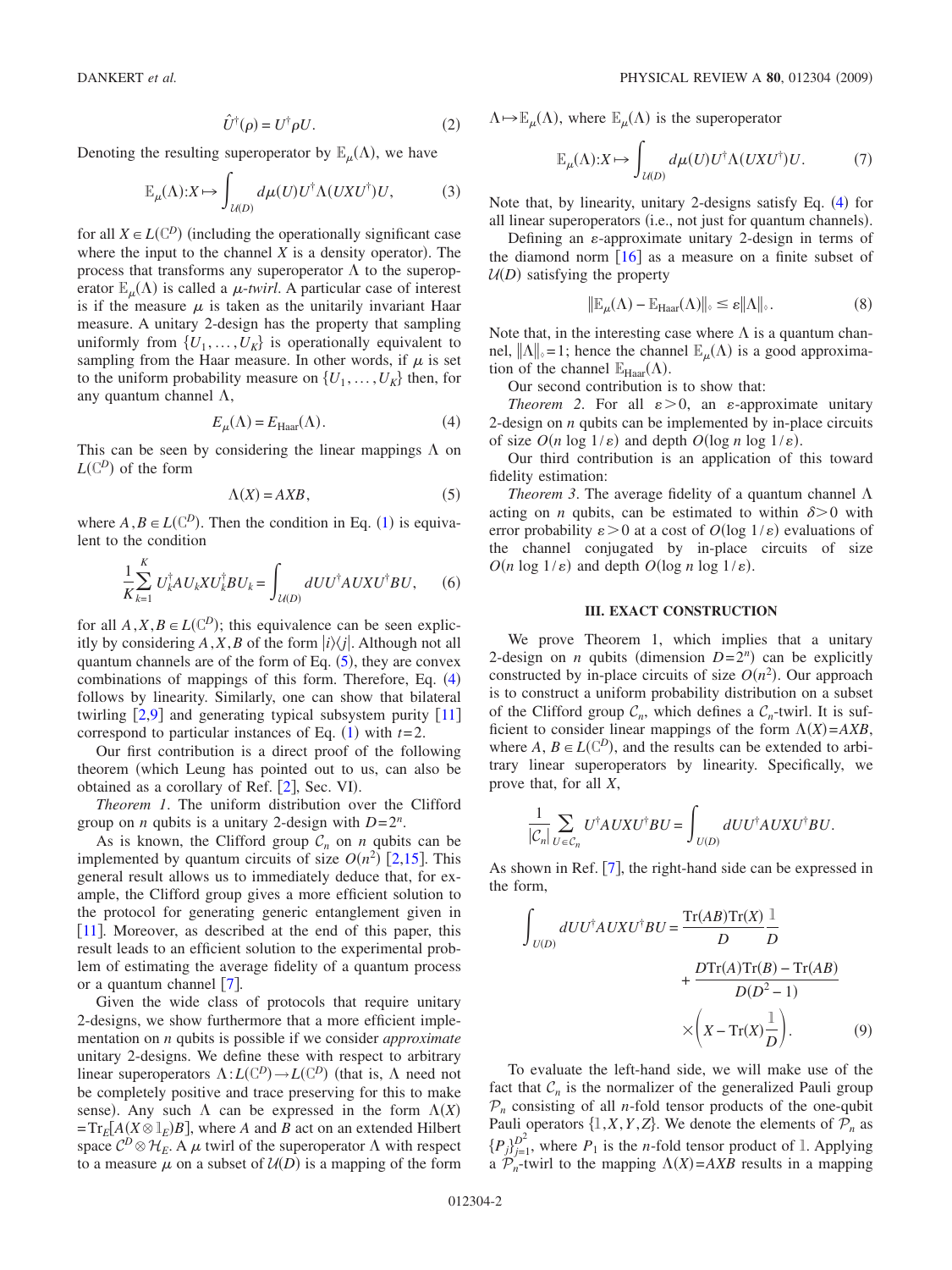of the form  $X \mapsto \sum_{k=1}^{D^2} r_k P_k X P_k$ , where  $r_1 = \text{Tr}(A) \text{Tr}(B) / D^2$  and  $\sum_{k=1}^{D^2} r_k = \text{Tr}(AB)/D$ . This follows from noting that we can express  $A = \sum_{a=1}^{D^2} \alpha_a P_a$  and  $B = \sum_{b=1}^{D^2} \beta_b P_b$ . The resulting operation maps *X* to

<span id="page-2-2"></span>
$$
1/D^2 \sum_{k=1}^{D^2} P_k A P_k X P_k B P_k
$$
  
=  $1/D^2 \sum_{a=1}^{D^2} \sum_{b=1}^{D^2} \alpha_a \beta_b \left( \sum_{k=1}^{D^2} (-1)^{(k, a \oplus b)_{S_p}} \right) P_a X P_b$   
=  $\sum_{a=1}^{D^2} \alpha_a \beta_a P_a X P_a$ , (10)

with the symplectic inner product  $S_p$  on the index space (see [[17](#page-5-14)] for further details; these techniques are discussed also in [[10](#page-5-7)]). Therefore, setting  $r_k = \alpha_k \beta_k$  leads to the above form.

We can express each  $U \in \mathcal{C}_n$  as  $U = Q_j P_k$ , where  $\{P_1, \ldots, P_{D^2}\} = \mathcal{P}_n$  and  $\{Q_1, \ldots, Q_{|\mathcal{P}_n|/|\mathcal{C}_n|}\}$  contains a representative from each coset in  $C_n/\mathcal{P}_n$  (how these representatives are chosen does not matter). Hence, after twirling  $\Lambda$  by  $\mathcal{P}_n$ , we then twirl with  $\{Q_1, \ldots, Q_{|\mathcal{P}_n|/|\mathcal{C}_n|}\}$ , where we henceforth refer to the latter operation as a twirl by  $C_n / P_n$ . The  $C_n/P_n$ -twirl yields

$$
\frac{|\mathcal{P}_n|}{|\mathcal{C}_n|} \sum_{j=1}^{|\mathcal{C}_n|/|\mathcal{P}_n|} \sum_{k=1}^{D^2} r_k Q_j^{\dagger} P_k Q_j X Q_j^{\dagger} P_k Q_j. \tag{11}
$$

Next we distinguish the identity element  $P_1 = 1$  and make use of the fact that conjugation under the Clifford group maps each nonidentity Pauli element to every other nonidentity Pauli element with equal frequency. It follows that the final state is

<span id="page-2-0"></span>
$$
r_1 X + \frac{|\mathcal{P}_n|}{|\mathcal{C}_n|} \sum_{k=2}^{D^2} r_k \sum_{j=1}^{|\mathcal{C}_n|/|\mathcal{P}_n|} Q_j^{\dagger} P_k Q_j X Q_j^{\dagger} P_k Q_j
$$

$$
= r_1 X + \frac{1}{D^2 - 1} \left( \sum_{k=2}^{D^2} r_k \right) \sum_{l=2}^{D^2} P_l X P_l. \tag{12}
$$

Using the identity  $\sum_{j=1}^{D^2} P_j X P_j = D \text{Tr}(X) \mathbb{I}$ , it is straightforward to show that the right sides of Eqs.  $(12)$  $(12)$  $(12)$  and  $(9)$  $(9)$  $(9)$  are equal.

### **IV. APPROXIMATE CONSTRUCTION**

We now prove Theorem 2, in which an  $\varepsilon$ -approximate unitary 2-design can be explicitly constructed in terms of circuits that are in-place, of size  $O(n \log 1/\varepsilon)$ , and of depth  $O(\log n \log 1/\epsilon)$ . More precisely, we describe a probabilistic construction that produces an *n*-qubit quantum circuit, generated according to a probability distribution  $(p_1, \ldots, p_m)$  on a sequence of circuits  $(C_1, \ldots, C_m)$  with the following property. For any linear superoperator  $\Lambda$  on *n* qubits, the mapping,

### <span id="page-2-1"></span>Uniformization procedure:

- 1.  $C_1/\mathcal{P}_1$ -twirl qubit k for all  $k \in \{1,\ldots,n\}$ .
- 2. Conjugate the first qubit by a random XOR. (This operation is defined in Figure 2 below.)
- 3. H-conjugate the first qubit, and  $C_1/P_1$ -twirl qubit k for all  $k \in \{2, ..., n\}$ .
- 4. Conjugate the first qubit by a random XOR.
- 5. H-conjugate the first qubit, and  $C_1/P_1$ -twirl qubit k for all  $k \in \{2, ..., n\}$ .
- 6. With probability  $1/2$ , S-conjugate the first qubit.
- 7. Conjugate the first qubit by a random XOR.
- 8.  $C_1/P_1$ -twirl the first qubit.

FIG. 1. The uniformization procedure

$$
\rho \mapsto \sum_{i=1}^{m} p_i C_i^{\dagger} \Lambda(C_i \rho C_i^{\dagger}) C_i, \tag{13}
$$

is  $\varepsilon$  close (with respect to  $\|\cdot\|_{\lozenge}$ ) to the mapping

$$
\rho \mapsto \int_{\mathcal{U}(2^n)} dU U^{\dagger} \Lambda (U \rho U^{\dagger}) U. \tag{14}
$$

Since we are converting  $\Lambda$  to the superoperator

$$
\sum_{i=1}^{m} p_i \hat{C}_i^{\dagger} \circ \Lambda \circ \hat{C}_i, \tag{15}
$$

we describe the probabilistic circuit construction as a series of simple operations that are each conjugations performed on the channel.

Our construction first applies a Pauli twirl to the superoperator, which consists of  $O(n)$  gates and results in a superoperator that is a linear combination of Pauli channels of the form  $\rho \mapsto P_a \rho P_a$ . In order to convert an arbitrary Pauli channel into a good approximation of a depolarizing channel, we shall add slightly more than  $O(n)$  further twirling operations to approximately uniformize the probabilities associated with each  $P_a$  for all  $a \ne 1$ . The process consists of a series of repetitions of the procedure in Fig. [1](#page-2-1) (where the operation *conjugating the first qubit by a random* XOR is defined in Fig.  $2$ ).

A  $C_1/P_1$ -twirl of a qubit can be analyzed as follows. Let  $R = SH$ , where  $S = |0\rangle\langle0| + i|1\rangle\langle1|$ , and *H* is the Hadamard transform. Select  $i \in \{0,1,2\}$  uniformly and conjugate the register by  $R^i$ . This operation has the property that, if it is applied to the identity channel 1, it has no net effect; however, for a Pauli channel of the form *X*, *Y*, or *Z*, this operation causes the channel to become a uniform mixture of *X*, *Y*, and *Z*.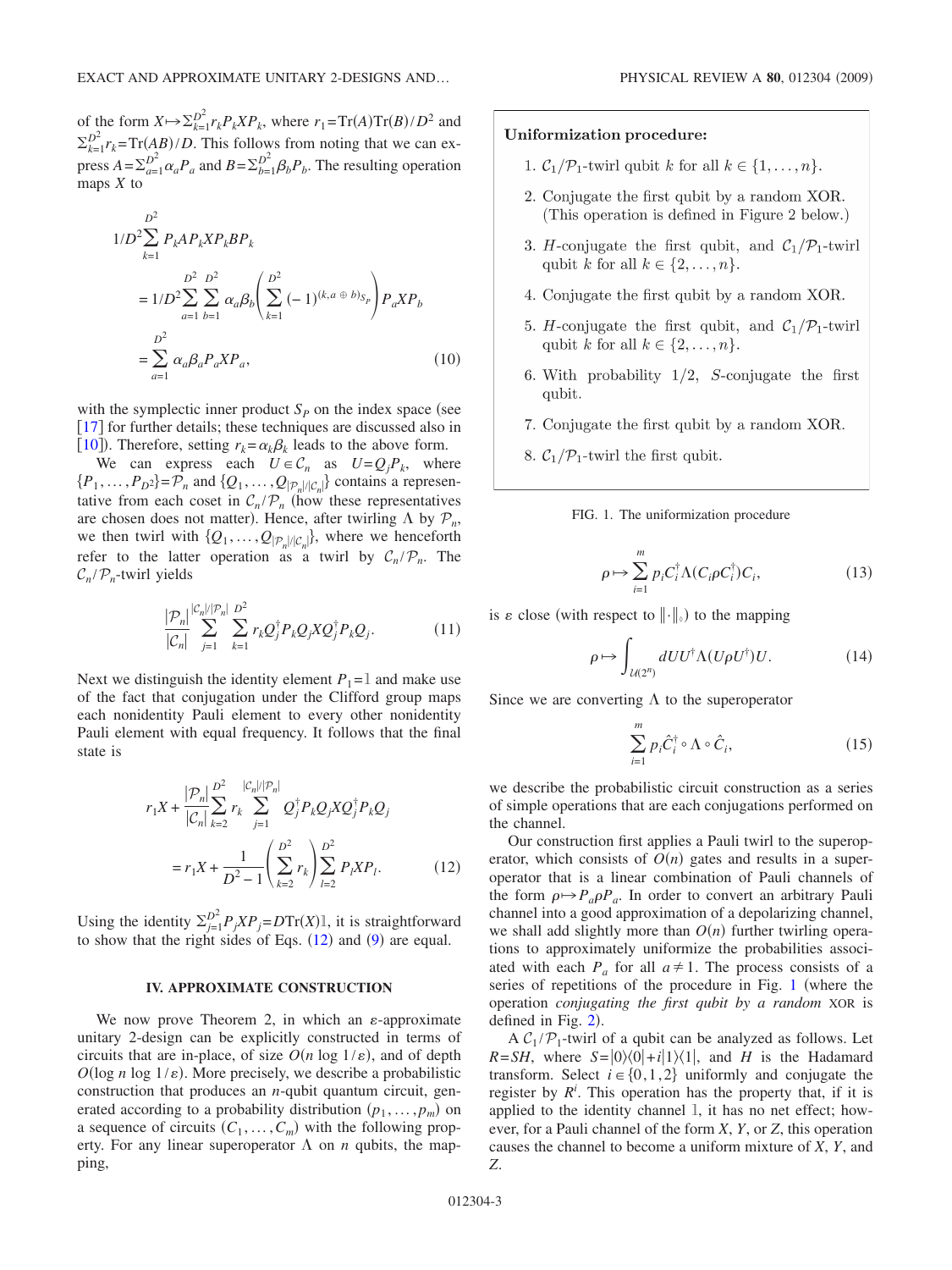<span id="page-3-0"></span>

FIG. 2. Conjugating the first qubit by a random XOR is the conjugation by a randomly generated circuit of the above form, where a numerical label associated with a gate indicates that it occurs with probability of 3/4 (with probability of 1/4 there is no gate). That is, for each  $k \in \{2, ..., n\}$ , with independent probability of 3/4, there is a CNOT gate with the first qubit as target and qubit *k* as control.

By Eq. ([10](#page-2-2)), the initial Pauli twirl results in a linear combination of mappings of the form  $\rho \rightarrow P_a \rho P_a$ . We consider each term separately: start with a channel of the form  $\rho \mapsto P_a \rho P_a$ , for some fixed  $a \neq 1$ , and apply the above procedure. To analyze the result, we trace through the effect of each of the eight steps of the uniformization procedure:

(1) For each *k*, if component *k* of  $P_a$  is 1 then it remains 1, and if component  $k$  is  $X$ ,  $Y$ , or  $Z$ , then it becomes a uniform mixture of *X*, *Y*, and *Z*.

(2) Call an execution of this procedure *good* if, after step  $(2)$ , the first component of the channel is *X* or *Y*. This happens with probability of at least 1/2, which can be seen by considering these cases:

Case 1: for all  $k \in \{2, ..., n\}$ , component *k* of  $P_a$  is 1. In this case, the controlled-NOT (CNOT) gates have no effect but since  $a \neq 1$ , component 1 of  $P_a$  is *not* 1. Therefore, after the previous step, the first component of  $P_a$  is uniformly distributed over *X*, *Y*, and *Z*. Hence the first component of the channel is *X* or *Y* with probability of 2/3.

Case 2: for some  $k \in \{2, ..., n\}$ , component *k* of  $P_a$  is not 1. With probability  $(2/3)(3/4) = 1/2$ , component *k* has *X* or *Y and* the CNOT gate is present. This causes the first component to evolve as follows. If it is  $X$  or  $\mathbb{I}$  then it becomes an equal mixture of 1 and *X*. Also, if it is *Y* or *Z* then it becomes an equal mixture of *Y* and *Z*.

In both of the above cases, the first component is *X* or *Y* with probability of  $1/2$ .

(3) If the execution is good then the first component is *Y* or *Z*. For each  $k \in \{2, ..., n\}$ , component *k* is either 1 or a uniform mixture of *X*, *Y*, and *Z*.

(4) If the execution is good then for each  $k \in \{2, ..., n\}$ , component  $k$  is  $l$  with independent probability of  $1/4$ , and some mixture of *X*, *Y*, *Z* with probability of 3/4. To see why this is so, for each *k*, consider the effect of the back action of the CNOT gates in the following two cases separately.

Case 1: after the previous step, component  $k$  is  $\mathbb{I}$ . In this case, it remains 1 with probability of 1/4, and it becomes *Z* with probability of 3/4.

Case 2: after the previous step, component *k* is a uniform mixture of *X*, *Y*, and *Z*. In this case, with probability of 3/4, the channel becomes a uniform mixture of *Y*, *X*, and 1. Hence the component becomes 1 with probability  $(3/4)(1/3)=1/4.$ 

(5) If the execution is good then, after this step, the first component of the channel is *X* or *Y*, and, for each *k*  $\in \{2,\ldots,n\}$ , component *k* is independently a uniform mixture of 1, *X*, *Y*, and *Z*.

(6) If the execution is good then, after this step, the first component of the channel is a uniform mixture of *X* and *Y*.

 $(7)$  Call a good execution *typical* if, after step  $(6)$ , there is at least one component  $k \in \{2, ..., n\}$  that is not 1. The probability that a good execution is also typical is  $1 - (1/4)^{n-1}$ . If the execution is good and typical, the first component of the channel is a uniform mixture of  $\mathbb{I}$ , *X*, *Y*, and *Z* (independent of the other components of the channel).

To see why this is so, consider the effect of any non-1 component  $k \in \{2, ..., n\}$ . Prior to the potential conjugation by CNOT, the first component is uniformly distributed among *X* and *Y*, and component *k* is uniformly distributed among *X*, *Y*, and *Z*. Therefore, with probability  $(2/3)(3/4)=1/2$ , the first component becomes a uniform mixture of *I* and *Z*.

(8) If the execution is good then, after this step, the first component of the channel is: in a uniform mixture of *X*, *Y*, and *Z* if the execution is not typical, and a uniform mixture of 1, *X*, *Y*, and *Z* if it is typical.

For executions that are both good and typical, there are 4(4<sup>n-1</sup>-1) possible Pauli channels that can result (namely, those that are not  $1$  in at least one of the components from  $2$ through  $n$ ). Conditional on the execution being good, each of these cases arises with probability of 1/4*<sup>n</sup>* . For executions that are good but not typical, there are three possible outcomes (namely, all channels that are *X*, *Y*, or *Z* in the first component and  $l$  in components 2 through  $n$ ). Conditional on the execution being good, each of these three cases arises with probability of  $1/(3 \times 4^{n-1})$ . The resulting probability distribution on Pauli channels can be expressed as a convex combination of these two distributions: (a) the uniform distribution of all nontrivial Pauli channels, and (b) the uniform distribution on the three nontypical Pauli channels. Distribution (a) occurs with probability  $(1/2)[1-(1/4)^n]$ , and distribution (b) occurs with probability  $(1/2)[1+(1/4)^n]$ . Note that distribution (a) corresponds to a perfect 2-design. Repeating the procedure  $O(\log 1/\epsilon)$  times, we can increase probability weighting associated with (a) from  $(1/2)$ [1]  $-(1/4)^n$ ] to  $1-\varepsilon/2$  (the perfect Pauli channel need only arise in one of the repetitions). Each execution of the uniformization procedure consists of  $O(n)$  gates, which can be implemented in  $O(\log n)$  depth—the only nontrivial part is the conjugations by a random XOR, whose log-depth implementation is based on the construction in Fig. [3.](#page-4-0)

The net result of this construction can be viewed as a mixture of two mixed-unitary operations, one of which is a perfect 2-design. The perfect 2-design occurs with probability at least  $1-\varepsilon/2$  and the other operation occurs with probability at most  $\varepsilon/2$ . Therefore the construction yields a linear superoperator of the form

$$
(1 - \varepsilon/2) \mathbb{E}_{\text{Haar}}(\Lambda) + (\varepsilon/2) \mathbb{E}_{\nu}(\Lambda), \tag{16}
$$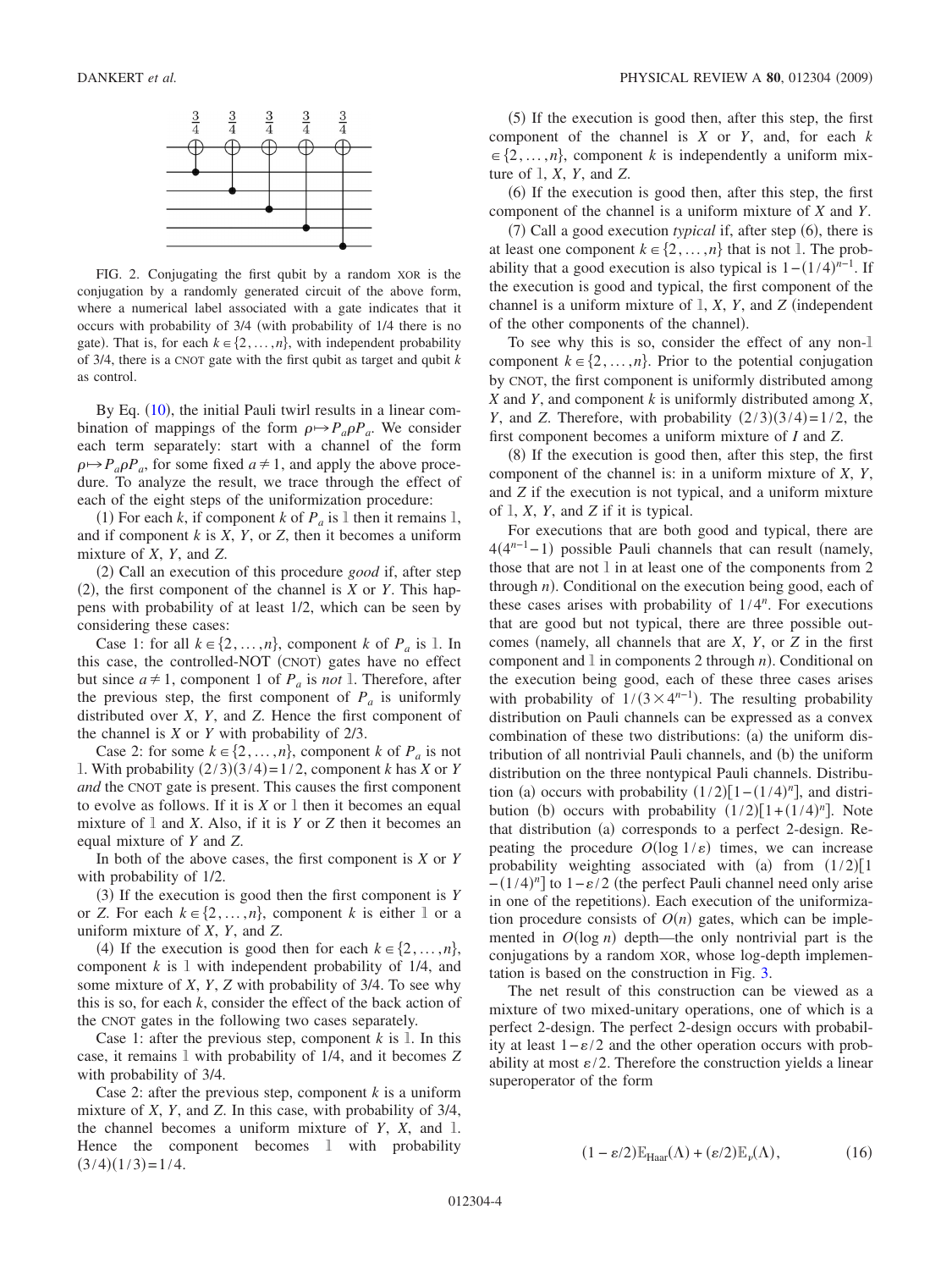<span id="page-4-0"></span>

FIG. 3. Part (a) shows a circuit consisting of  $n=7$  CNOT gates with common target; part (b) shows an equivalent circuit (based on a binary tree of addition modulo 2) whose depth is bounded by 2 log *n* and size is bounded 2*n*.

for some probability measure  $\nu$  on  $\mathcal{U}(2^n)$ . The diamond norm distance between this operation and  $\mathbb{E}_{\text{Haar}}(\Lambda)$  is bounded by

$$
\|(1 - \varepsilon/2)\mathbb{E}_{\text{Haar}}(\Lambda) + (\varepsilon/2)\mathbb{E}_{\nu}(\Lambda) - \mathbb{E}_{\text{Haar}}(\Lambda)\|_{\diamond} \leq (\varepsilon/2)
$$
  
 
$$
\times \|\mathbb{E}_{\text{Haar}}(\Lambda)\|_{\diamond} + (\varepsilon/2)\|\mathbb{E}_{\nu}(\Lambda)\|_{\diamond} = \varepsilon \|\Lambda\|_{\diamond}, \tag{17}
$$

where we have made use of the fact that  $\|\cdot\|_{\diamond}$  is invariant under twirling:  $\|\mathbb{E}_{\mu}(\Lambda)\|_{\diamond} = \|\Lambda\|_{\diamond}$ . It follows that the construction produces an  $\varepsilon$ -approximate 2-design.

#### **V. APPLICATION TO FIDELITY ESTIMATION**

We now turn to a discussion of the experimental problem of fidelity estimation for which the above unitary 2-design constructions lead to an efficient scalable protocol that is accessible with current experimental techniques on systems of a few qubits. Consider the Haar-averaged fidelity  $[7,18]$  $[7,18]$  $[7,18]$  $[7,18]$ 

<span id="page-4-1"></span>
$$
\langle F \rangle \equiv \int_{\mathcal{U}(D)} dU \text{Tr}[U|0\rangle\langle 0|U^{\dagger} \Lambda(U|0\rangle\langle 0|U^{\dagger})]
$$

$$
= \sum_{k} \frac{|\text{Tr}(A_k)|^2 + D}{D^2 + D}.
$$
(18)

of a quantum operation  $\Lambda(\rho) = \sum_k A_k \rho A_k^{\dagger}$ . The Haar-averaged fidelity can be related to two standard fidelity benchmarks: the entanglement fidelity  $F_e$ , which has been proposed as means of characterizing the noise strength in a physical quantum channel  $\Lambda$  [[19](#page-5-16)], and the gate fidelity  $F_g$ , which has been used to characterize the quality of quantum memory [[20](#page-5-17)] or of an implementation of a target unitary  $U<sub>g</sub>$  on a

noisy quantum processing device  $[21,22]$  $[21,22]$  $[21,22]$  $[21,22]$ . In the latter scenario we imagine the implementation of a gate sequence  $U<sub>g</sub>$ followed immediately by its inverse  $U_g^{\dagger}$ , and make the identification  $\Lambda(\rho) = U_g^{\dagger} \mathcal{E}(U_g \rho U_g^{\dagger}) U_g$ , where the map  $\mathcal{E}(\rho)$  represents the noise accumulated over the course of implementing  $U_g^{\dagger} U_g$ . Then, using the results of Refs. [[7,](#page-5-4)[18,](#page-5-15)[19,](#page-5-16)[21](#page-5-18)], we find the following relationship between the Haar-average fidelity and the previously proposed gate fidelity and entanglement fidelity,

$$
\langle F \rangle = \frac{DF_g + 1}{D + 1} = \frac{DF_e + 1}{D + 1}.
$$
 (19)

We emphasize that this relationship holds in the context where  $F_{\varrho}$  and  $F_{e}$  are understood to characterize errors under the composed sequence  $U_g^{\dagger} U_g$  rather than errors under  $U_g$ itself.

There are two experimental approaches to estimating  $F_e$ and  $F<sub>g</sub>$  for a given quantum channel. The first is based on ancilla-assisted process tomography, or some variant such as direct characterization, both of which require creating an entangled state of 2*n* qubits: the first *n* of which are subjected to the unknown transformation and the remaining *n* of which are ancilla qubits that are subject to the identity channel  $\lceil 23 \rceil$  $\lceil 23 \rceil$  $\lceil 23 \rceil$ , followed by joint measurements on the final 2*n* qubit state. A significant disadvantage of this approach is the requirement of *n* noise-free ancilla qubits, as well as the requirement of joint operations on 2*n*, rather than *n*, qubits. The second approach is standard process tomography, which suffers from the requirement of a number of experiments that grows exponentially with  $n = \log_2 D$  [[18,](#page-5-15)[23](#page-5-20)].

However, as described in Ref. [[7](#page-5-4)], we can estimate  $\langle F \rangle$ directly by the following protocol: apply a random unitary operator U to the initial state  $|0\rangle$ , followed by the quantum operation  $\Lambda$ , and then apply  $U^{\dagger}$  to the output state. Then from Eq. ([18](#page-4-1)) we see that  $\langle F \rangle$  can be estimated by repeating this procedure with *U* sampled randomly from the Haar measure in each experiment. For an arbitrary but fixed average fidelity  $0 \leq \langle F \rangle \leq 1$ , the number of experiments required to estimate  $\langle F \rangle$  to precision  $\delta > 1/4^n$  is independent of the dimension *D*. A serious limitation of the approach of Ref.  $[7]$  $[7]$  $[7]$  is that the implementation of a random unitary requires exponential resources. However, given that *F* is a polynomial function of homogeneous degree  $(2,2)$ , it follows that we can estimate  $\langle F \rangle$  by sampling from any unitary 2-design instead of the Haar-random unitary operators presumed in Ref.  $[7]$  $[7]$  $[7]$ . Hence the results of this paper, and in particular the -approximate unitary 2-design described above, imply that each experiment requires only  $O(n \log(1/\epsilon))$  gates. Hence the fidelity  $\langle F \rangle$ , and equivalently  $F_g$  and  $F_e$ , may be estimated by an efficient experimental protocol that can be applied with existing levels of quantum control in systems of a few qubits. We remark that, after the original submission of this work, a randomization approach has been developed [[24](#page-5-21)] that offers an improvement over the resource requirements discussed above for the task of fidelity estimation. However, the randomization approach of this paper is strictly stronger than that of Ref.  $[24]$  $[24]$  $[24]$ .